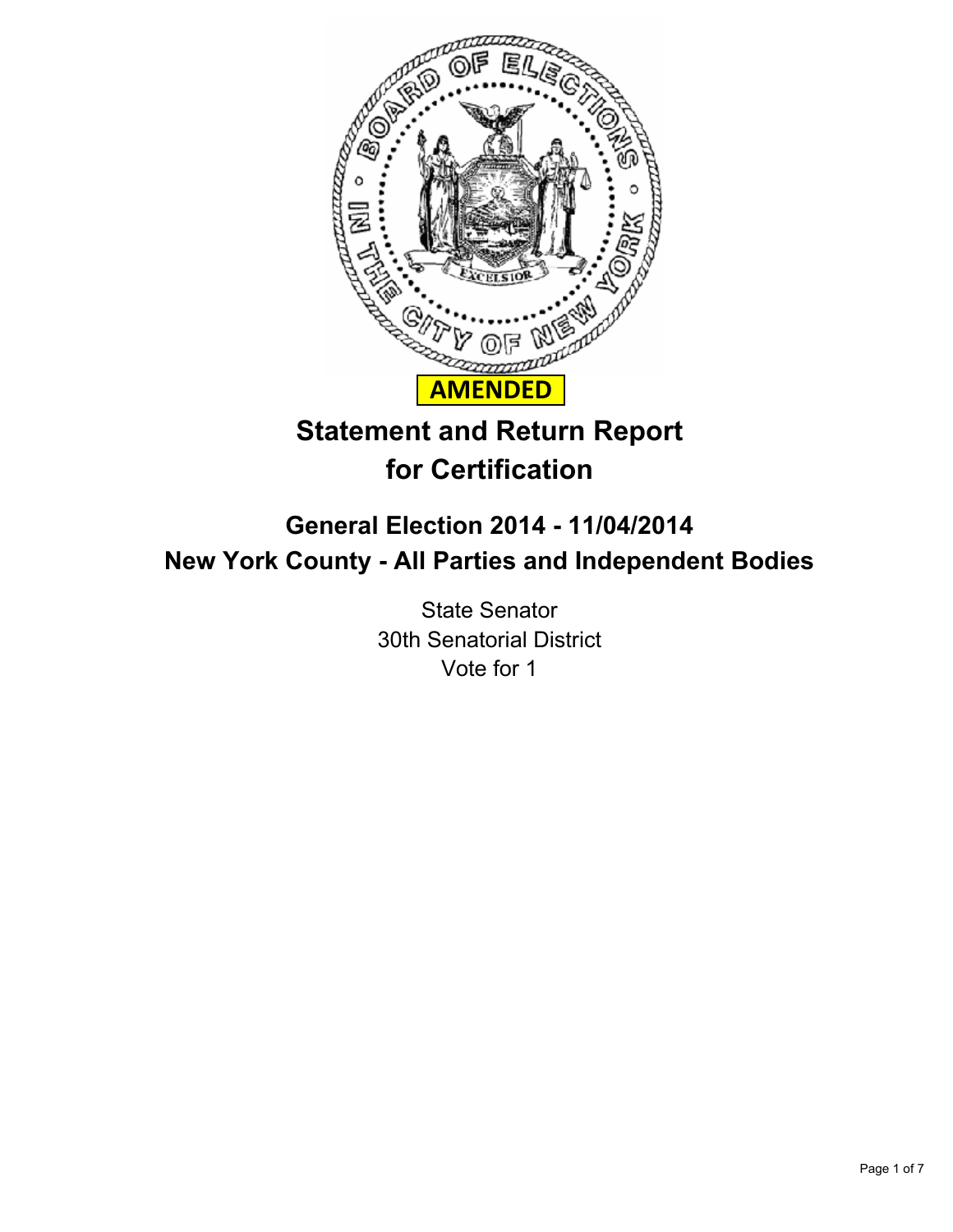

| <b>PUBLIC COUNTER</b>                                    | 390  |
|----------------------------------------------------------|------|
| <b>EMERGENCY</b>                                         | 0    |
| ABSENTEE/MILITARY                                        | 12   |
| FEDERAL                                                  | 11   |
| <b>AFFIDAVIT</b>                                         | 11   |
| <b>Total Ballots</b>                                     | 424  |
| Less - Inapplicable Federal/Special Presidential Ballots | (11) |
| <b>Total Applicable Ballots</b>                          | 413  |
| <b>BILL PERKINS (DEMOCRATIC)</b>                         | 278  |
| JON GIRODES (REPUBLICAN)                                 | 40   |
| BILL PERKINS (WORKING FAMILIES)                          | 72   |
| <b>Total Votes</b>                                       | 390  |
| Unrecorded                                               | 23   |

| PUBLIC COUNTER                                           | 9,143 |
|----------------------------------------------------------|-------|
| <b>EMERGENCY</b>                                         | 1     |
| ABSENTEE/MILITARY                                        | 270   |
| <b>FEDERAL</b>                                           | 15    |
| <b>AFFIDAVIT</b>                                         | 146   |
| <b>Total Ballots</b>                                     | 9,575 |
| Less - Inapplicable Federal/Special Presidential Ballots | (15)  |
| <b>Total Applicable Ballots</b>                          | 9,560 |
| BILL PERKINS (DEMOCRATIC)                                | 7,383 |
| JON GIRODES (REPUBLICAN)                                 | 385   |
| BILL PERKINS (WORKING FAMILIES)                          | 567   |
| ALTON H. MADDOX JR. (WRITE-IN)                           | 1     |
| GISI BOWMAN (WRITE-IN)                                   | 1     |
| KENNETH MYERS (WRITE-IN)                                 | 1     |
| KIRSTEN EILER (WRITE-IN)                                 | 1     |
| SEAN MALONEY (WRITE-IN)                                  | 1     |
| UNATTRIBUTABLE WRITE-IN (WRITE-IN)                       | 4     |
| VINCENT VANN (WRITE-IN)                                  | 1     |
| <b>Total Votes</b>                                       | 8,345 |
| Unrecorded                                               | 1,215 |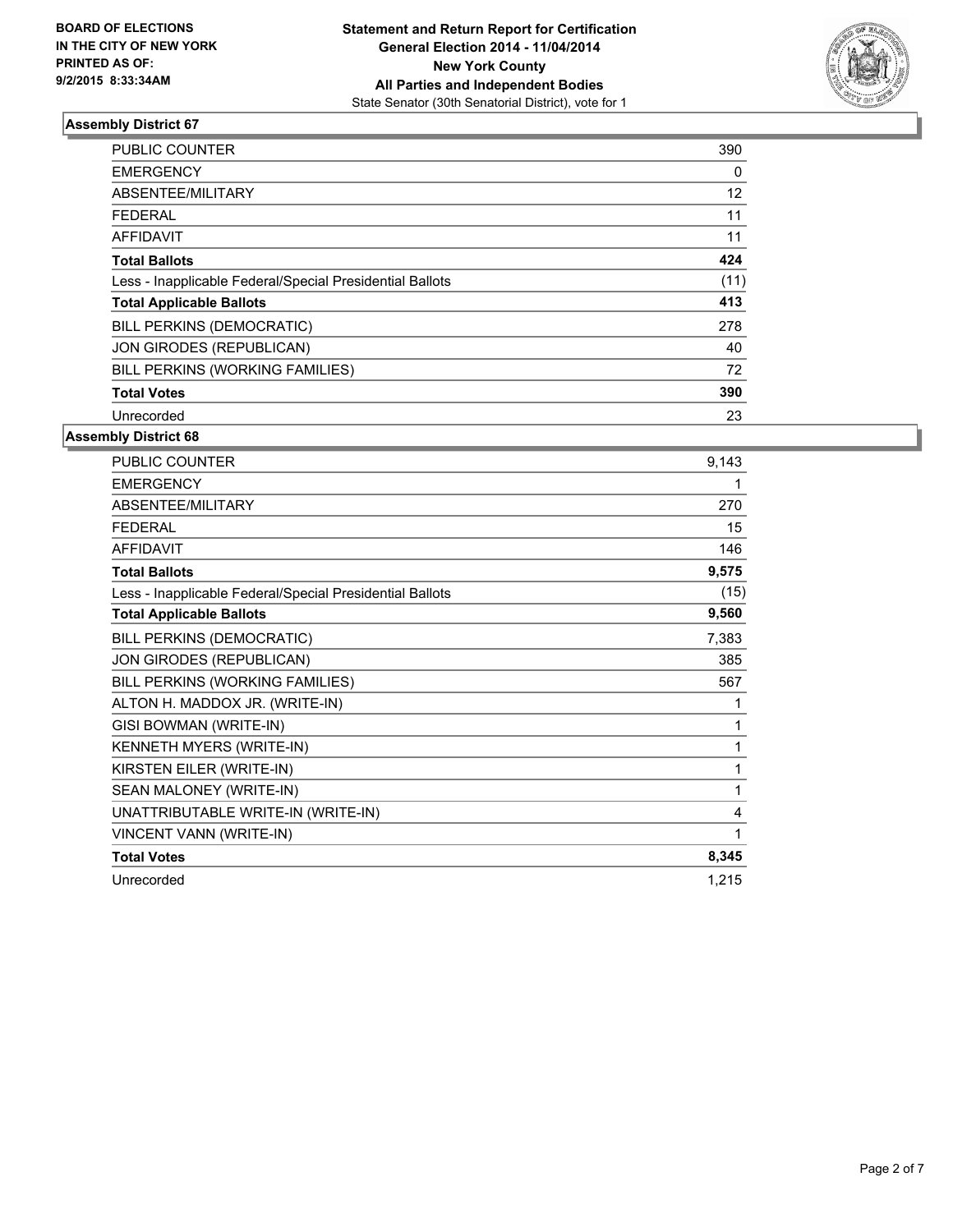

| <b>PUBLIC COUNTER</b>                                    | 14,934 |
|----------------------------------------------------------|--------|
| <b>EMERGENCY</b>                                         | 2      |
| <b>ABSENTEE/MILITARY</b>                                 | 468    |
| <b>FEDERAL</b>                                           | 182    |
| <b>AFFIDAVIT</b>                                         | 190    |
| <b>Total Ballots</b>                                     | 15,776 |
| Less - Inapplicable Federal/Special Presidential Ballots | (182)  |
| <b>Total Applicable Ballots</b>                          | 15,594 |
| BILL PERKINS (DEMOCRATIC)                                | 10,655 |
| JON GIRODES (REPUBLICAN)                                 | 1,161  |
| BILL PERKINS (WORKING FAMILIES)                          | 2,621  |
| AAMER RAHMAN (WRITE-IN)                                  | 1      |
| BILL PERKINS (WRITE-IN)                                  | 1      |
| DANIEL J. O'DONNELL (WRITE-IN)                           | 1      |
| DAVID KOSTIN (WRITE-IN)                                  | 1      |
| HENRY NASS (WRITE-IN)                                    | 1      |
| <b>JIMMY MCMILLAN (WRITE-IN)</b>                         | 1      |
| JON STEWART (WRITE-IN)                                   | 1      |
| MARK LEVINE (WRITE-IN)                                   | 1      |
| NATHIANIEL POLISH (WRITE-IN)                             | 1      |
| REBECCA GANTHER (WRITE-IN)                               | 1      |
| UNATTRIBUTABLE WRITE-IN (WRITE-IN)                       | 4      |
| WILLIAM J. CLINTON (WRITE-IN)                            | 1      |
| <b>Total Votes</b>                                       | 14,452 |
| Unrecorded                                               | 1.142  |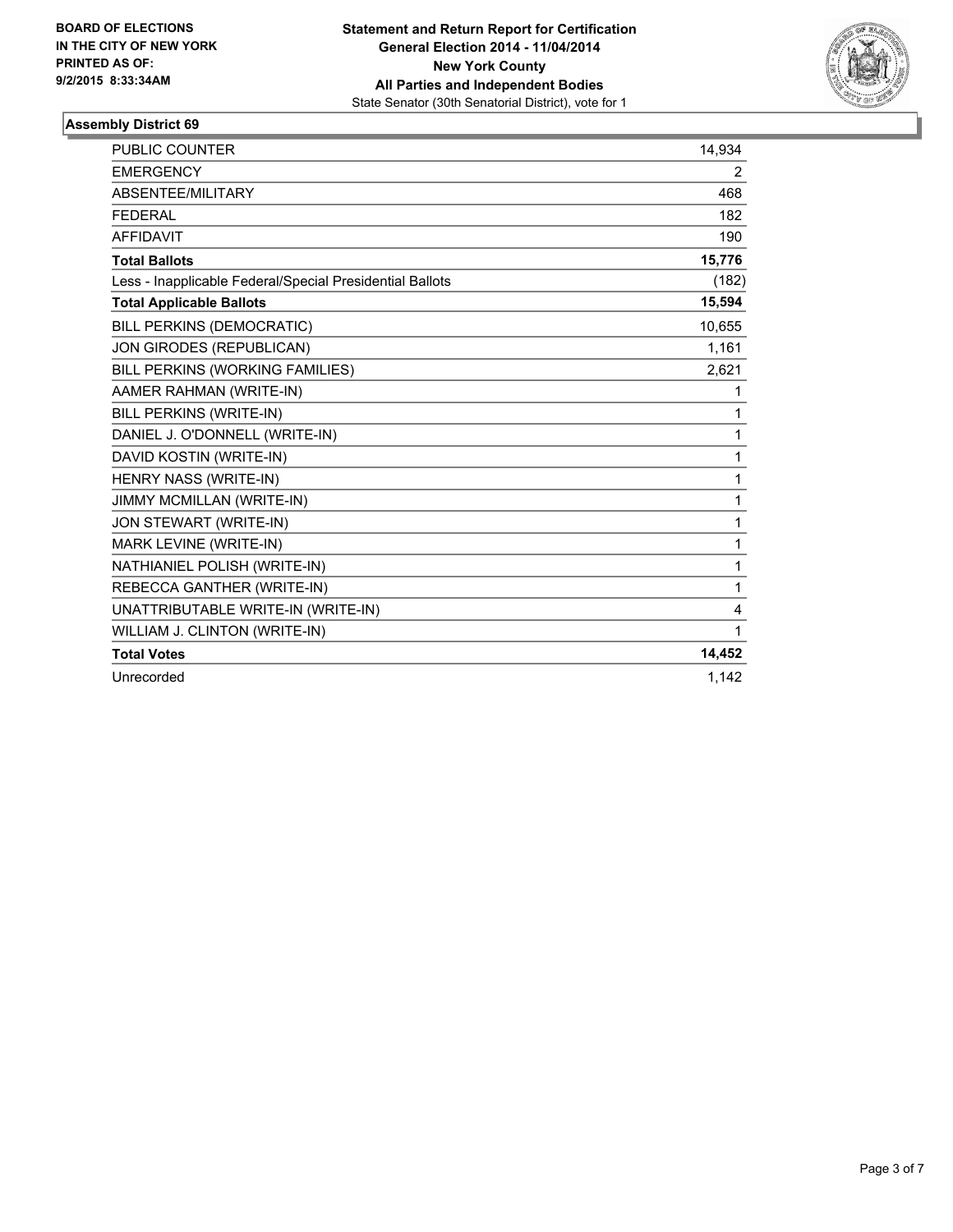

| PUBLIC COUNTER                                           | 16,753 |
|----------------------------------------------------------|--------|
| <b>EMERGENCY</b>                                         | 4      |
| ABSENTEE/MILITARY                                        | 579    |
| <b>FEDERAL</b>                                           | 56     |
| <b>AFFIDAVIT</b>                                         | 390    |
| <b>Total Ballots</b>                                     | 17,782 |
| Less - Inapplicable Federal/Special Presidential Ballots | (56)   |
| <b>Total Applicable Ballots</b>                          | 17,726 |
| BILL PERKINS (DEMOCRATIC)                                | 14,357 |
| JON GIRODES (REPUBLICAN)                                 | 563    |
| BILL PERKINS (WORKING FAMILIES)                          | 1,613  |
| A CUOMO (WRITE-IN)                                       | 1      |
| ADRIANO ESPAILLAT (WRITE-IN)                             | 1      |
| ANDREW RIVERA (WRITE-IN)                                 | 1      |
| BALSAN MURPHY (WRITE-IN)                                 | 1      |
| CARMELO ANTHONY (WRITE-IN)                               | 1      |
| CRYSTAL M. LEWIS (WRITE-IN)                              | 1      |
| EDGARDO MARKERO (WRITE-IN)                               | 1      |
| <b>GUSTAVA RIVERA (WRITE-IN)</b>                         | 1      |
| JANNE ADGO (WRITE-IN)                                    | 1      |
| JEMAR WARD (WRITE-IN)                                    | 1      |
| <b>JOSHUA BANCHNER (WRITE-IN)</b>                        | 3      |
| KACHI NWABASI (WRITE-IN)                                 | 1      |
| MICHAEL A. WALROND JR. (WRITE-IN)                        | 1      |
| OLGA DAIS (WRITE-IN)                                     | 1      |
| R GUMBS (WRITE-IN)                                       | 1      |
| SARA J. DEL ROSSO (WRITE-IN)                             | 1      |
| UNATTRIBUTABLE WRITE-IN (WRITE-IN)                       | 11     |
| ZEPHYR TEACHOUT (WRITE-IN)                               | 1      |
| <b>Total Votes</b>                                       | 16,563 |
| Unrecorded                                               | 1,163  |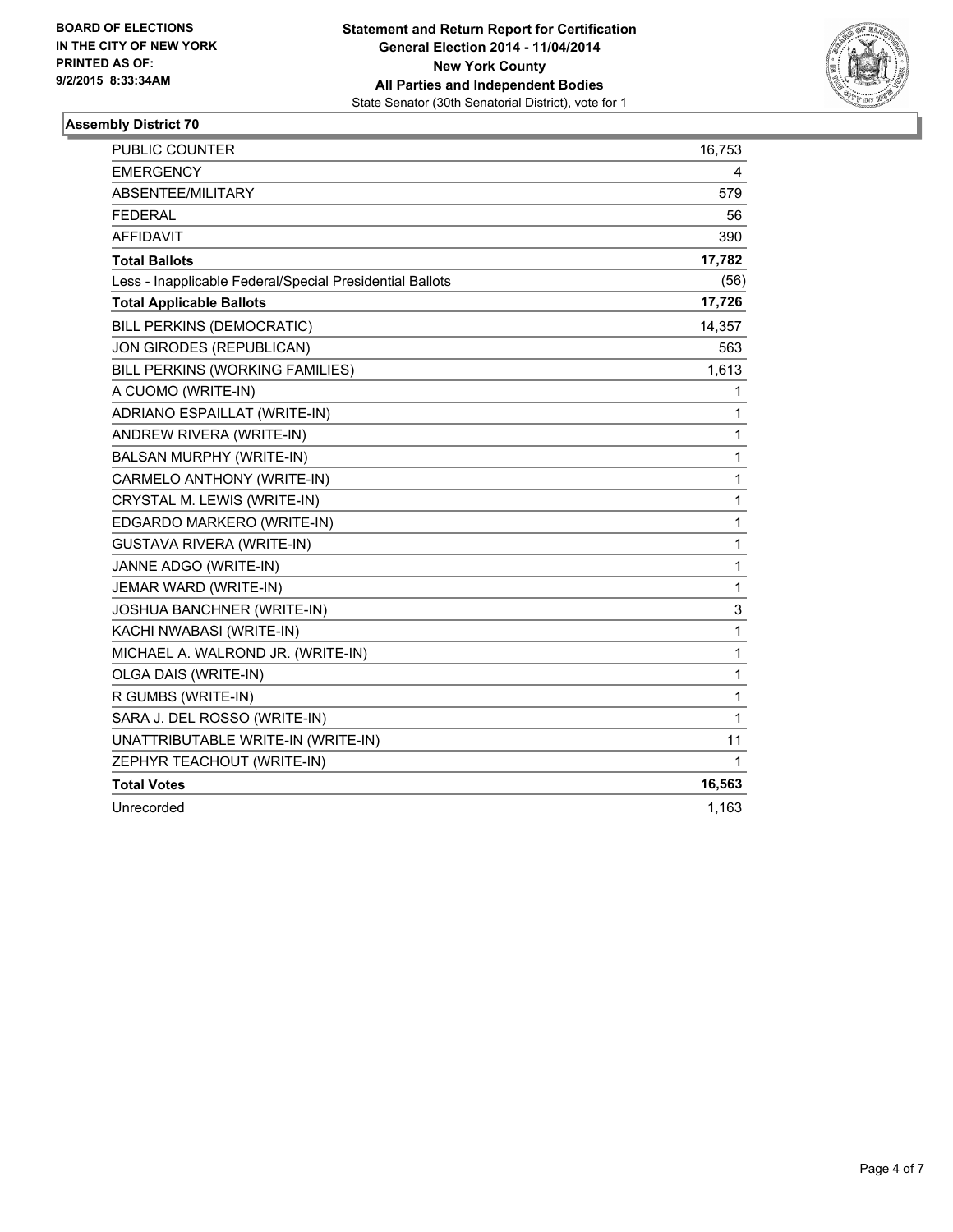

| <b>PUBLIC COUNTER</b>                                    | 7,740          |
|----------------------------------------------------------|----------------|
| <b>EMERGENCY</b>                                         | 0              |
| ABSENTEE/MILITARY                                        | 250            |
| <b>FFDFRAL</b>                                           | 18             |
| <b>AFFIDAVIT</b>                                         | 147            |
| <b>Total Ballots</b>                                     | 8,155          |
| Less - Inapplicable Federal/Special Presidential Ballots | (18)           |
| <b>Total Applicable Ballots</b>                          | 8,137          |
| BILL PERKINS (DEMOCRATIC)                                | 6,760          |
| JON GIRODES (REPUBLICAN)                                 | 184            |
| BILL PERKINS (WORKING FAMILIES)                          | 549            |
| <b>GABRIELLA HARRIS (WRITE-IN)</b>                       | 1              |
| J. RAYMOND JONES (WRITE-IN)                              | 1              |
| JULIE BENO (WRITE-IN)                                    | 1              |
| MARK J WILIAMS (WRITE-IN)                                | 1              |
| PILL BERKINS (WRITE-IN)                                  | 1              |
| SHERRI CULPEPPER (WRITE-IN)                              | $\overline{2}$ |
| UNATTRIBUTABLE WRITE-IN (WRITE-IN)                       | $\overline{2}$ |
| <b>Total Votes</b>                                       | 7,502          |
| Unrecorded                                               | 635            |

| <b>PUBLIC COUNTER</b>                                    | 122 |
|----------------------------------------------------------|-----|
| <b>EMERGENCY</b>                                         | 0   |
| ABSENTEE/MILITARY                                        | 4   |
| <b>FEDERAL</b>                                           | 0   |
| <b>AFFIDAVIT</b>                                         |     |
| <b>Total Ballots</b>                                     | 127 |
| Less - Inapplicable Federal/Special Presidential Ballots | 0   |
| <b>Total Applicable Ballots</b>                          | 127 |
| BILL PERKINS (DEMOCRATIC)                                | 101 |
| JON GIRODES (REPUBLICAN)                                 | 5   |
| BILL PERKINS (WORKING FAMILIES)                          | 15  |
| <b>Total Votes</b>                                       | 121 |
| Unrecorded                                               | 6   |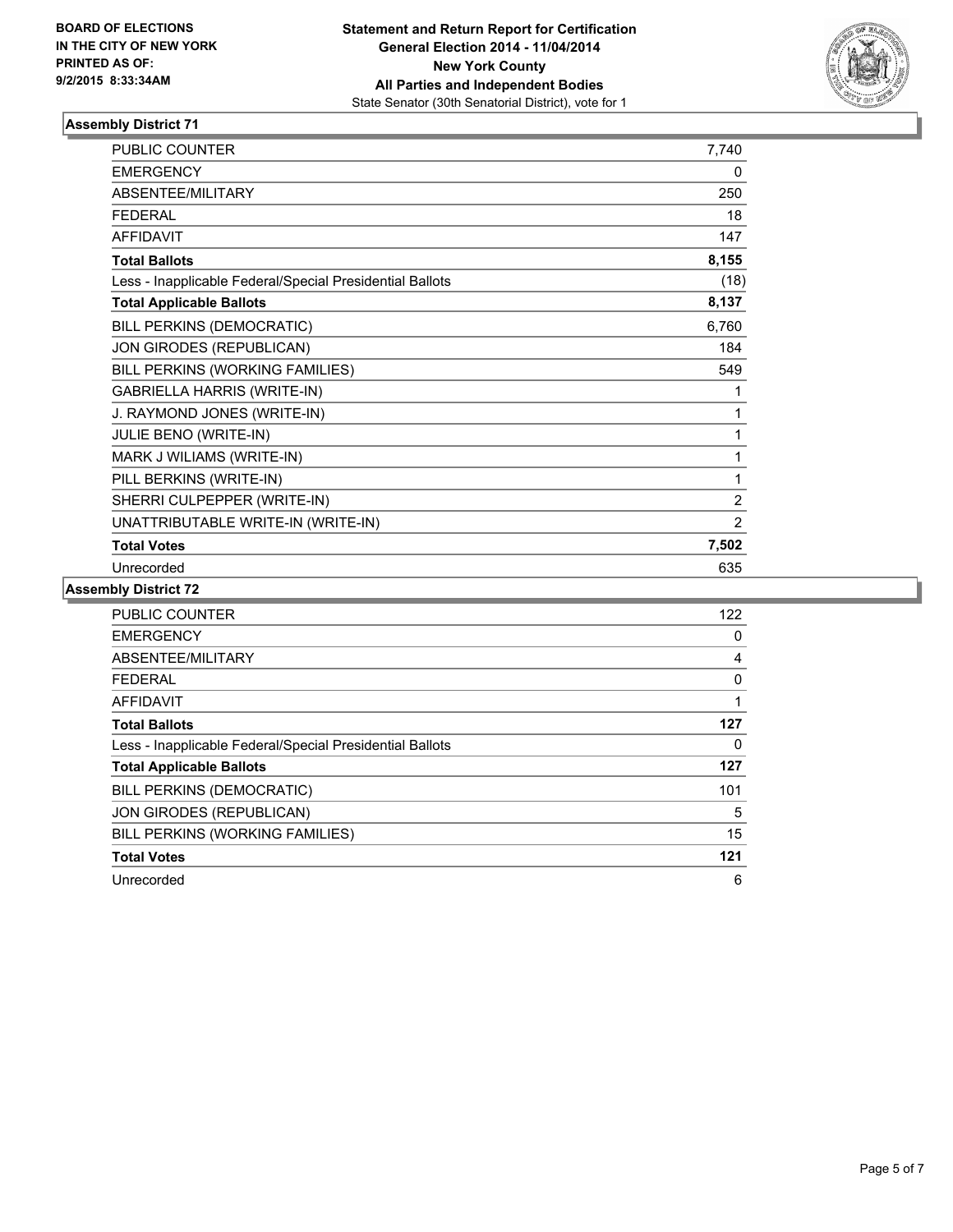

#### **Total for State Senator (30th Senatorial District) - New York County**

| PUBLIC COUNTER                                           | 49,082         |
|----------------------------------------------------------|----------------|
| <b>EMERGENCY</b>                                         | $\overline{7}$ |
| ABSENTEE/MILITARY                                        | 1,583          |
| <b>FEDERAL</b>                                           | 282            |
| <b>AFFIDAVIT</b>                                         | 885            |
| <b>Total Ballots</b>                                     | 51,839         |
| Less - Inapplicable Federal/Special Presidential Ballots | (282)          |
| <b>Total Applicable Ballots</b>                          | 51,557         |
| BILL PERKINS (DEMOCRATIC)                                | 39,534         |
| JON GIRODES (REPUBLICAN)                                 | 2,338          |
| BILL PERKINS (WORKING FAMILIES)                          | 5,437          |
| A CUOMO (WRITE-IN)                                       | 1              |
| AAMER RAHMAN (WRITE-IN)                                  | 1              |
| ADRIANO ESPAILLAT (WRITE-IN)                             | 1              |
| ALTON H. MADDOX JR. (WRITE-IN)                           | 1              |
| ANDREW RIVERA (WRITE-IN)                                 | 1              |
| BALSAN MURPHY (WRITE-IN)                                 | 1              |
| <b>BILL PERKINS (WRITE-IN)</b>                           | 1              |
| CARMELO ANTHONY (WRITE-IN)                               | 1              |
| CRYSTAL M. LEWIS (WRITE-IN)                              | 1              |
| DANIEL J. O'DONNELL (WRITE-IN)                           | 1              |
| DAVID KOSTIN (WRITE-IN)                                  | 1              |
| EDGARDO MARKERO (WRITE-IN)                               | 1              |
| <b>GABRIELLA HARRIS (WRITE-IN)</b>                       | 1              |
| GISI BOWMAN (WRITE-IN)                                   | 1              |
| <b>GUSTAVA RIVERA (WRITE-IN)</b>                         | 1              |
| HENRY NASS (WRITE-IN)                                    | 1              |
| J. RAYMOND JONES (WRITE-IN)                              | 1              |
| JANNE ADGO (WRITE-IN)                                    | 1              |
| JEMAR WARD (WRITE-IN)                                    | 1              |
| JIMMY MCMILLAN (WRITE-IN)                                | 1              |
| <b>JON STEWART (WRITE-IN)</b>                            | 1              |
| JOSHUA BANCHNER (WRITE-IN)                               | 3              |
| JULIE BENO (WRITE-IN)                                    | 1              |
| KACHI NWABASI (WRITE-IN)                                 | 1              |
| KENNETH MYERS (WRITE-IN)                                 | 1              |
| KIRSTEN EILER (WRITE-IN)                                 | 1              |
| MARK J WILIAMS (WRITE-IN)                                | 1              |
| MARK LEVINE (WRITE-IN)                                   | 1              |
| MICHAEL A. WALROND JR. (WRITE-IN)                        | 1              |
| NATHIANIEL POLISH (WRITE-IN)                             | 1              |
| OLGA DAIS (WRITE-IN)                                     | 1              |
| PILL BERKINS (WRITE-IN)                                  | 1              |
| R GUMBS (WRITE-IN)                                       | 1              |
| REBECCA GANTHER (WRITE-IN)                               | 1              |
| SARA J. DEL ROSSO (WRITE-IN)                             | 1              |